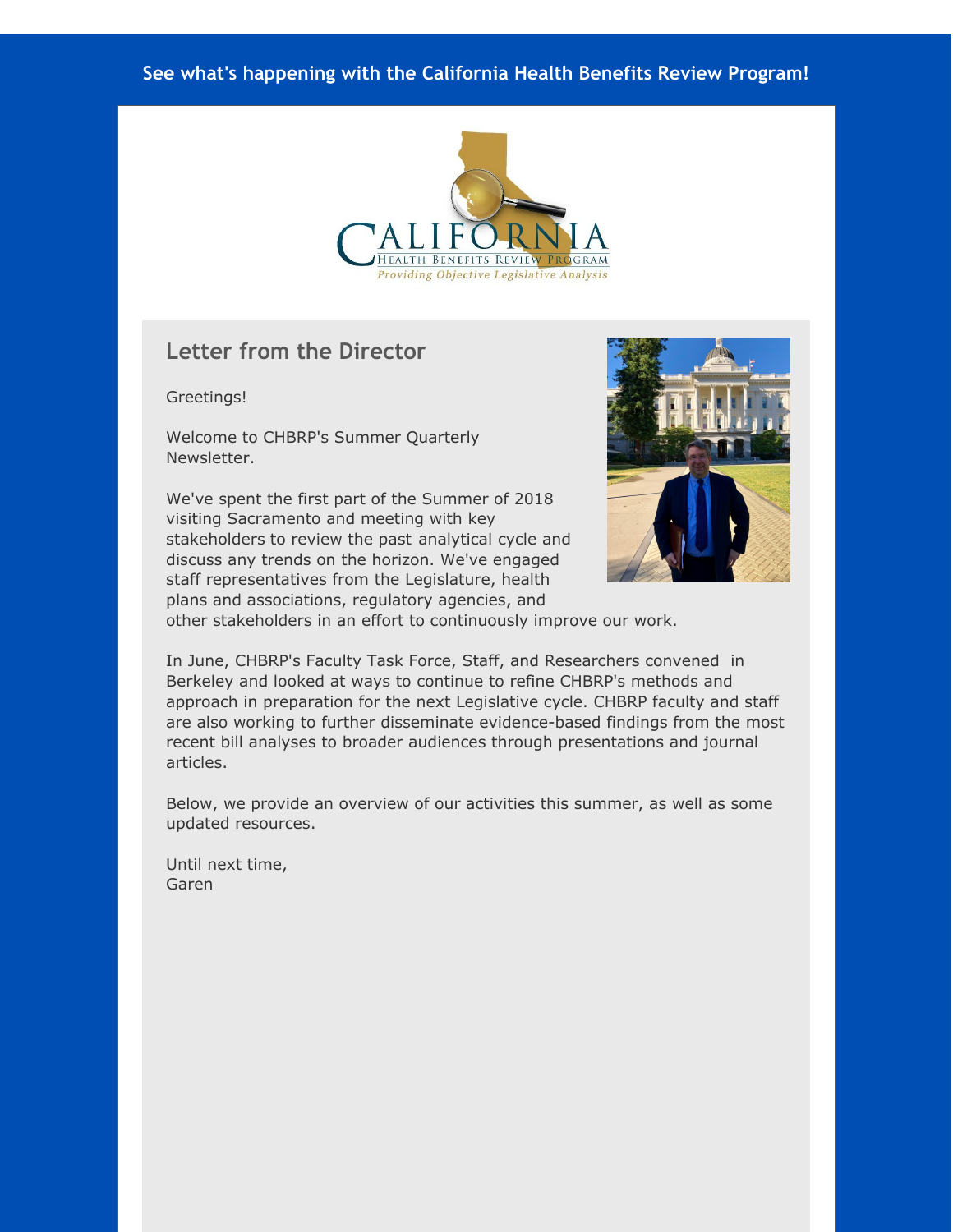

CHBRP's UC Faculty and Researchers convene in Berkeley, California on June 4, 2018, to discuss this year's bills and identify ways to improve its work.

#### **Welcomes and Farewells**



Our Graduate Summer Intern, **Christie Ahn**, will be leaving us in August. We wish Christie the very best as she continues her second and final year of her MPH degree in Health Policy and Management at UC Berkeley.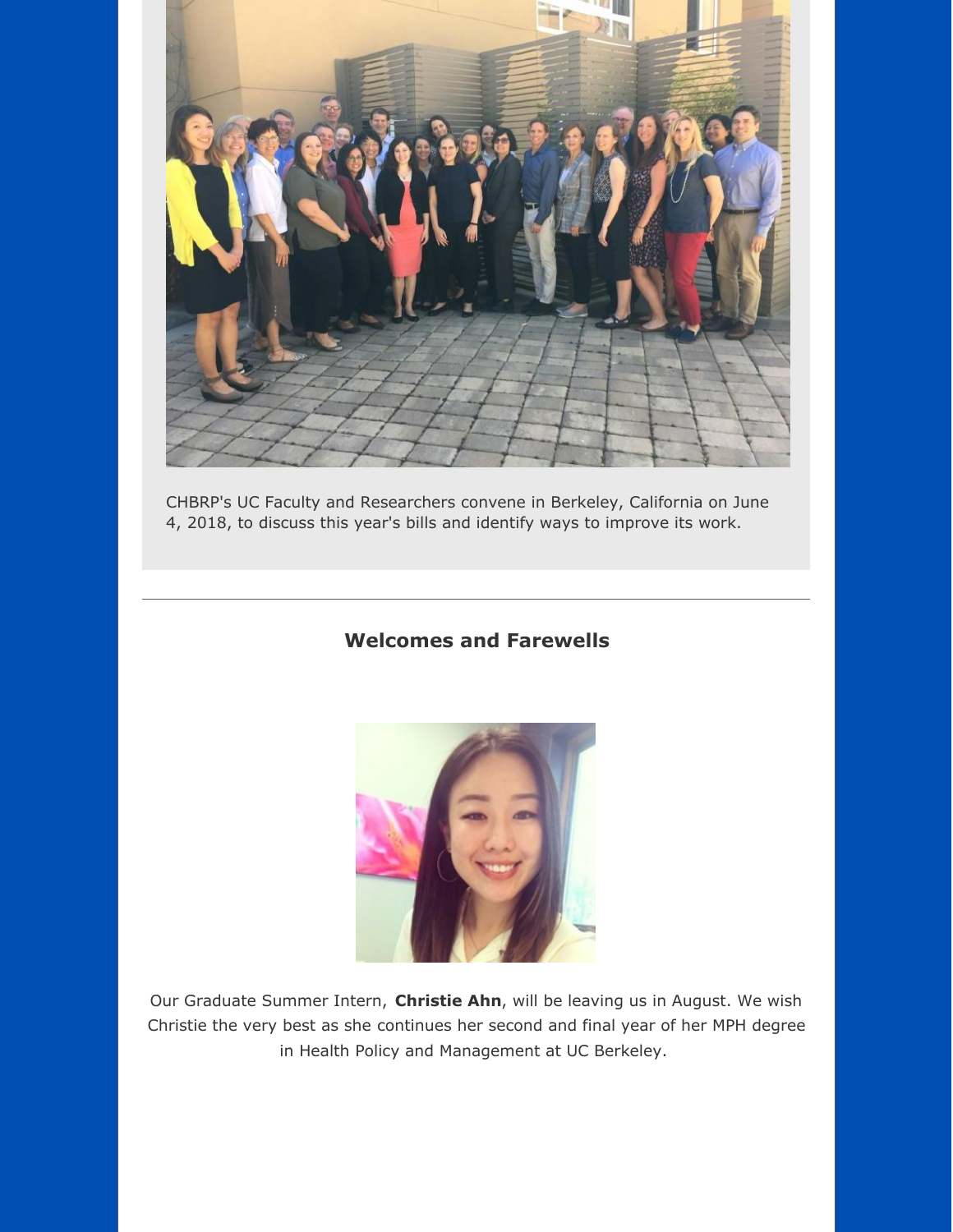

CHBRP will be welcoming a new Graduate Assistant, **Ana Ashby**, a 2019 Master's Candidate at the Goldman School of Public Policy at Berkeley. She's worked as a staffer, lobbyist, organizer, and advocate on behalf of low-income communities, and supported ACA implementation in Minnesota from 2011-2017. Her primary health care interest is in Medicaid, particularly 1115 waivers. She looks forward to joining the CHBRP team and learning from its experienced and knowledgeable team. Welcome Ana!

# **2018 Active Bills**

CHBRP completed 11 analyses of in 2018. The reports, bill language as analyzed, and Key Findings are available for each analysis at [http://chbrp.org/completed\\_analyses/index.php](http://r20.rs6.net/tn.jsp?f=001rrvbSlmsJN-9gKzpv7QxVNNhMRVMwilWGH99_-CIA5y3qdwkZdlKjF4x-WtluzxwFRPT1dXlD_i3S-cHb1RoOsdwk4SLpOu5AXQhqpVryUnPJJvFNdoK5arBEJhJ2yGITiw4lixY_LCkjAfz0oLOUaBQiJs1hlZUhyGq88PDCpeGdLMZeRhtbIC7OaDinPZNyl0ewrBEt4Kf0qqk8xmkh67-zIFdEKE2--9g-oF8jelMZh_8FcuoGZ5Uh-Zh24JbPh-uktmtQzMVAVelmLoQ6qxyMzKOYy_bSjLVelCBC54GwwXnMjdhPy0VJAOHvQvBwlr7iJzRn-QQPu39gUqLs481edBAYbFM&c=&ch=).

Many bills analyzed by CHBRP are sill moving through the legislative process. At the end of June, CHBRP attended the second round of health committee hearings, as several bills that CHBRP analyzed were heard. We continue to track bill activity and are available to respond to any legislative committee inquiries. The following graphic shows which CHBRP analyzed bills are currently active and have been referred to Appropriations (colored bars) and which bills are inactive (grey bars).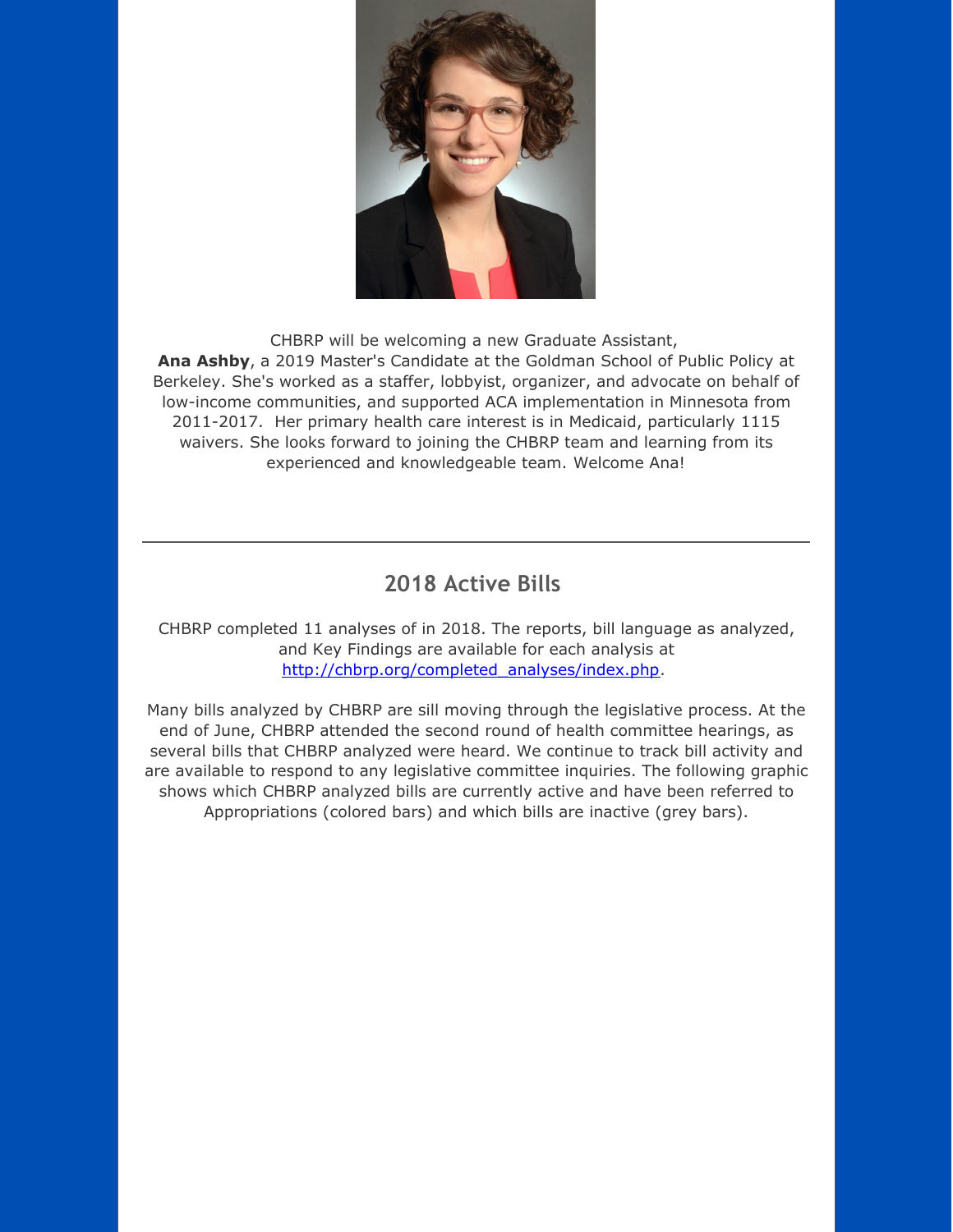

## **CHBRP at the AcademyHealth Annual Research Meeting**

CHBRP Staff Members, **John Lewis** and **Erin [Shigekawa](http://r20.rs6.net/tn.jsp?f=001rrvbSlmsJN-9gKzpv7QxVNNhMRVMwilWGH99_-CIA5y3qdwkZdlKjF4x-WtluzxwNDKVDNIETUo_4WjbP_uTZxZ0hPScSWF4JQvSHFDzROFg8rAS6KQgv-oHDIObWVEAjd2gGnH9KgEyVNnA4t3nXFaVYt1qCjVHpmAVgtSU5XIuyBZqmFge7sMUBRKoS17Q4vLHAIvBYxYK1qdRs4u75cppA8Uv2mDuMh_rPk8lv-KDIoJxe4Re1W_h4Kpi5nEy5lpZVvAPYRacrWX-VSlmWQ8MtGwSrSMJDrAegDmrpeWRrCTO5RlPJ2A-I-EIIuwhk-AbhdmQfUsTwRGxbfVmuu0lz5XVNi8ctntkKc0_wdjLSwet0LUXxV6PNpVs2UJH8CGRPTTLPTI=&c=&ch=)** attended Academy Health's Annual Research Meeting in Seattle, WA, June 24-26.

CHBRP Faculty Task Force member **Sara McMenamin, PhD**, presented a poster focused on the 2017 analysis of AB 1316 (childhood lead poisoning prevention) during the AcademyHealth Annual Research Meeting. CHBRP Task Force member **Riti Shimkhada, PhD,** and staff member, **Erin Shigekawa, MPH**, presented at the State Health Research and Policy Interest Group meeting. In their presentations, Shimkhada and Shigekawa discussed 2017 analyses (AB 391 asthma preventive service providers and AB 1316 childhood lead poisoning prevention, respectively). Shimkhada's presentation focused on how a state policy change has the potential to impact care delivery (in this case, for asthma management), and Shigekawa's presentation highlighted some of the ways that states are addressing the social determinants of health using testing for lead exposure as an example.

## **CHBRP Updated Products**

CHBRP was requested to analyze AB 1860 Cancer Treatment earlier this year. On May 8, 2018, the Senate Health Committee requested additional analysis on the impacts on premiums and utilization of oral anticancer medications should AB 1860 not pass and the cost sharing limitation in current statute sunset. CHBRP submitted its [updated](http://r20.rs6.net/tn.jsp?f=001rrvbSlmsJN-9gKzpv7QxVNNhMRVMwilWGH99_-CIA5y3qdwkZdlKjCLayuqMs4rhdsMTvgnT-v3UR8QHWZh-JJcLwh9LF9P1CUC4XQmixnCeAyRDxShJDP5X98MwOqY0_9pLtIfGPOe96FlTYybuN_7xb_VELCKFAfBJRKXEUUjgh-Pyf-p2un_55_9-yQjxj2Xp4Jm2aYLEPGnQL6hhPJ4lwwMBGqmFRYmyBqSFj8dvqUDqQxEZ8gYi7OjY7mzE8IxdzMTtYtG99Zhbyj2MmkLP-HBd0r_mNR1iAEvpMxr660UKRaBcw_96h9kIUbkstFdprOIDiAENJpa4a-nZQ3jxc-k3t1lr1SIYV4CH1jg=&c=&ch=) analysis of AB 1860 to the Legislature on June 20, 2018.